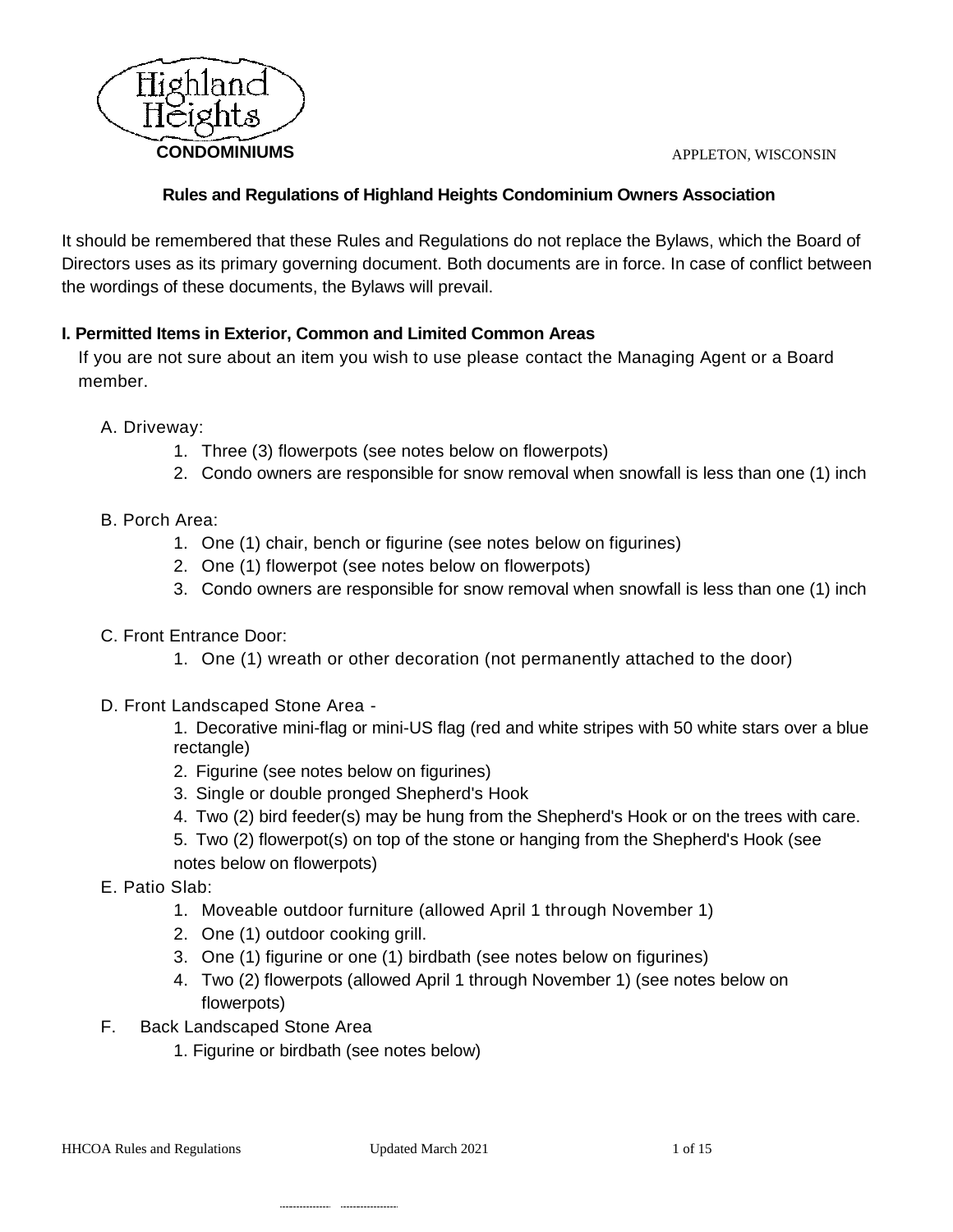- 2. Single or double pronged Shepherd's Hook
- 3. Two (2) bird feeder(s) may be hung from the Shepherd's Hook or on the trees with care.
- 4. Two (2) flowerpot(s) on top of the stone or hanging from the Shepherd's Hook

G. Winter Holiday Season: (November 15 through February 1)

- 1. Holiday lights may be displayed on the evergreens with care during the winter holiday season.
- 2. Do not attach holiday decorations to the outside of any condo unit.
- 3. Lighted holiday trees are permitted on the Porch Area during the winter holiday season.

#### Notes:

- 1. Nothing should be placed or stored in the common areas without written approval from the HHCA Board.
- 2. Figurines and/or birdbaths are not to exceed 36 inches in any dimension and should be heavy and stable enough to stay in place (or be moved inside) during windy conditions. No more than one (1) birdbath on patio/rear landscaped area.
- 3. Flowerpots should not exceed 24 inches in any dimension excluding the flowers.
- 4. No items on, in or near the grass areas that would impede efficient maintenance of the lawn.
- 5. Items should be removed from driveways, sidewalks and porches in the winter to facilitate snow shoveling.
- 6. No adding or removing foundation plantings (without written approval from the HHCA Board)
- 7. Fire pits are not allowed.

# **II. Enforcement and Penalties**

A system of penalties has been established to ensure compliance with the Declaration, Bylaws, Rules and Regulations of the Association. Any violation of a Rule or Regulation should be brought to the attention of the current Managing Agent or Board member either verbally or in writing. The Managing Agent will relay the complaints to the Board of Directors for review. The unit owner(s) are ultimately responsible for all fines and the removal of all violations.

# A. Receipt of a communicated violation

- 1. 1 to 3 (calendar) days after contact
	- a. Determine validity of complaint
	- b. Respond to complaining party
	- c. Document complaint
	- d. Advise owner in violation verbally or in writing of violation
		- i. Identify violation
		- ii. Advise violator about the penalties
		- iii. Advise violator about the appeal procedure
		- iv. Start the 'clock' on 10-days to correct
- 2. 10 days after verbal notice

HHCOA Rules and Regulations Updated March 2021 2 of 15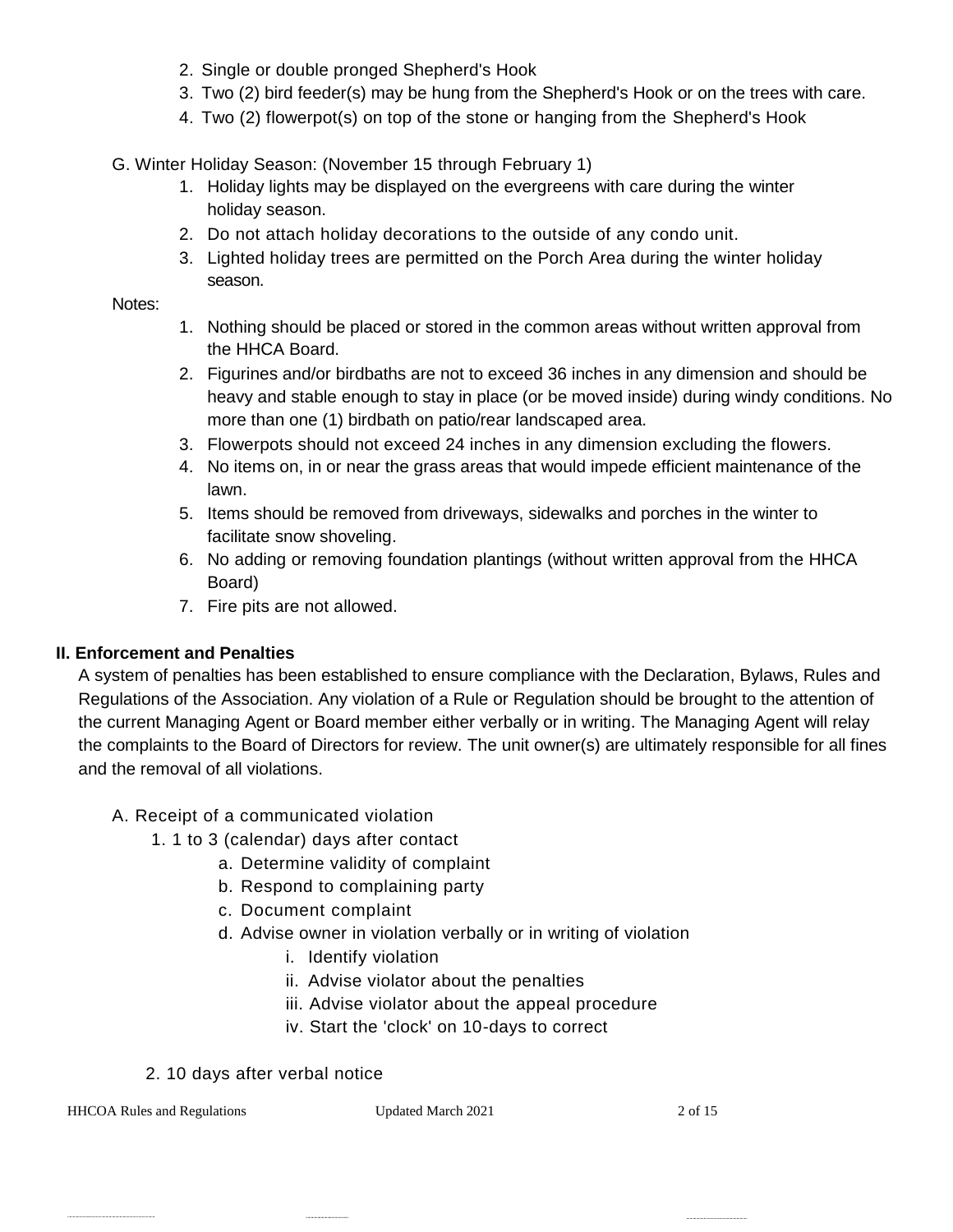- a. If the owner in violation has not appealed or had an appeal rejected and not corrected the violation a certified letter is sent (or delivered in person) to the Owner. The letter will identify the violation, explain that the 10 days 'grace' period has expired, that the penalties have started to accumulate, and what the penalty rate is.
- B. Appeal Procedure
	- 1. An owner can appeal an alleged violation within 10 days of being advised of a violation. The request for an appeal is made to the Managing Agent or the Board of Directors. A quorum of Board members is required to rule on any appeals. All hearings will be held in 'executive session' of the Board. If a request for appeal is not received within the 10 days the violation is assumed to be valid.
- C. Penalties
	- 1. Decorations, Vehicles, Parking and Pets
		- a. \$5.00 per day for the first 30 days
		- b. \$10.00 per day for second 30 days
		- c. \$20.00 per day for third 30 days and beyond
	- 2. Changes to Structure
		- a. \$5.00 per day for the first 30 days
		- b. \$10.00 per day for second 30 days
		- c. \$20.00 per day for third 30 days
		- d. \$40.00 per day for fourth 30 days and beyond
	- 3. HHC Board of Directors can initiate legal procedures to recover penalty at any time except that it is mandatory at the 180 penalty day level.
	- 4. If a violation is repeated a fine will be imposed without any grace period.

# **III. SHRUBS, TREES, AND PLANTS**

The Following is the "Approved" list of trees, shrubs and plants that may be planted at Highland Heights. No tree, shrub or other plant that is not on this list may be planted.

Owners wishing to replace trees, shrubs or other plants in the vicinity of their unit may do so at their cost provided, however, that the replacement shall be approved in advance by the Landscaping Committee.

Shrubs:

- 1. Gold Flame Spirea (white, pink) (regular)
- 2. Magic Carpet Spiirea (Dwarf)
- 3. Gold Finger Potentilla (yellow flowers)
- 4. Abbots Potentilla (white flowers)
- 5. Wine 'n Roses Weigela
- 6. Red Prince Weigela

HHCOA Rules and Regulations Updated March 2021 3 of 15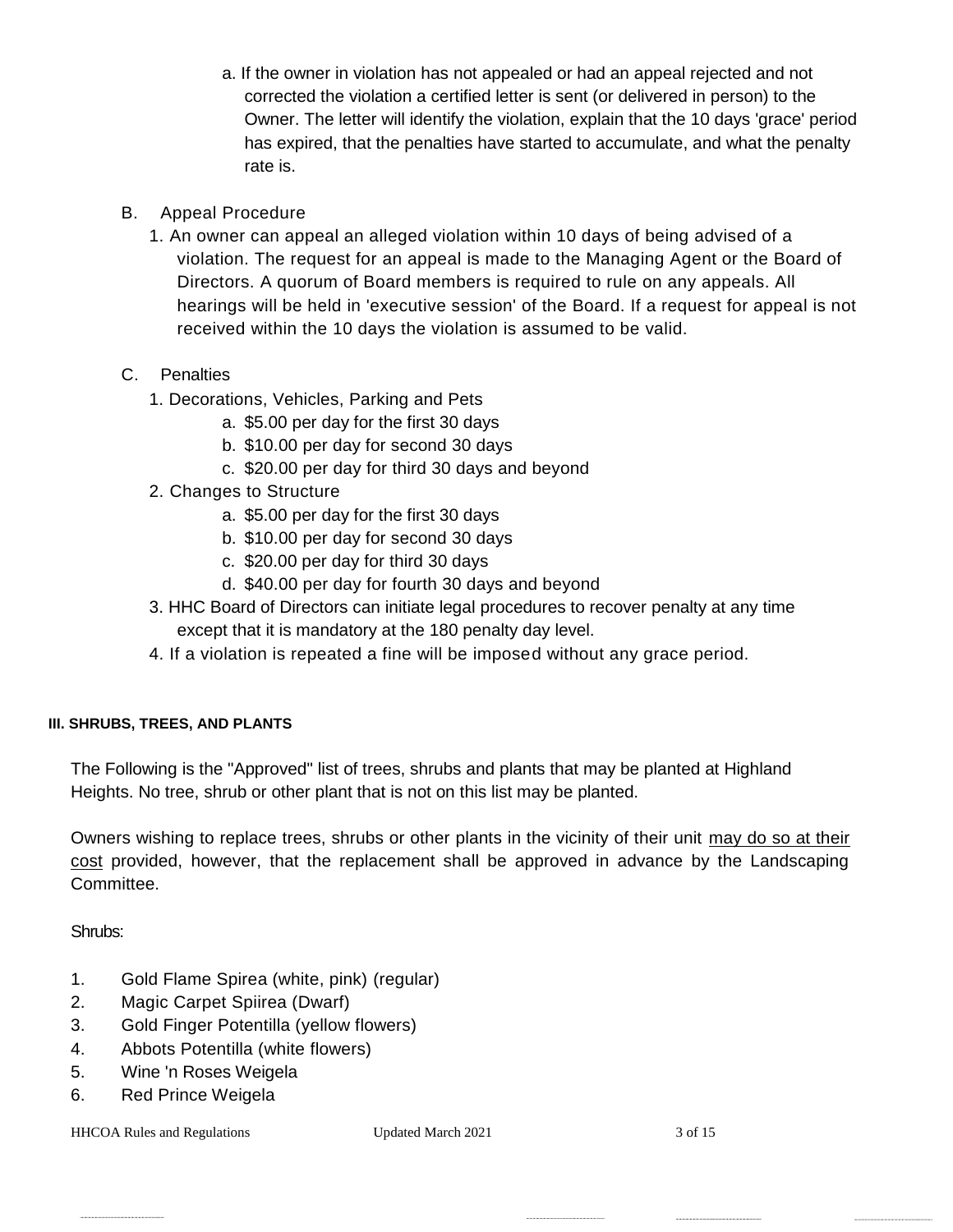- 7. Bailey Dogwood (variegated red twig)
- 8. Dwarf Korean Lilac (dwarf)
- 9. Densiformis Yew
- 10. Burning Bush

Trees:

- 1. Crimson King Maple (red/mule) grows to 60'-80'
- 2. Dwarf Amur Maple (red/mule) grows to 15' to 20'
- 3. Blue Spruce
- 4. Black Hillis Spruce
- 5. Austrian Pine
- 6. Red Maple (mule) grows to 60' to 80'
- 7. Autumn Blaze Maple
- 8. Flowering Crab Apple (white, pink)
- 9. Flowering Thornapple (white)

Plants:

- 1. Day Lilies
- 2. Hosta
- 3. Euonymous

**Note: This list supersedes all previous lists and now is the official "Approved Plantings" list for Highland Heights. This list was approved by the Board of Directors on September 13, 2010.**

# **IV. PATIO EXPANSIONS**

Owners at there own expense may expand their originally installed patios in accordance with the specifications below. While the expansion of any patio does not require approval from the Board of Directors, it is strongly recommended that any Owner contemplating such an expansion consult with the Landscaping Committee to address conditions that may be unique to the project and which cannot be anticipated in the Rules.

- The patio must be expanded two feet on the front and two feet on both sides (one side when patios are joined).
- No shrubs or plantings may be moved or eliminated to do the expansion.
- The pavers used to expand the patio must be concrete color to match the existing patio or red to match the exterior brick of the units.
- The pavers must be laid on a bed of 4" to 6" of sand or screenings.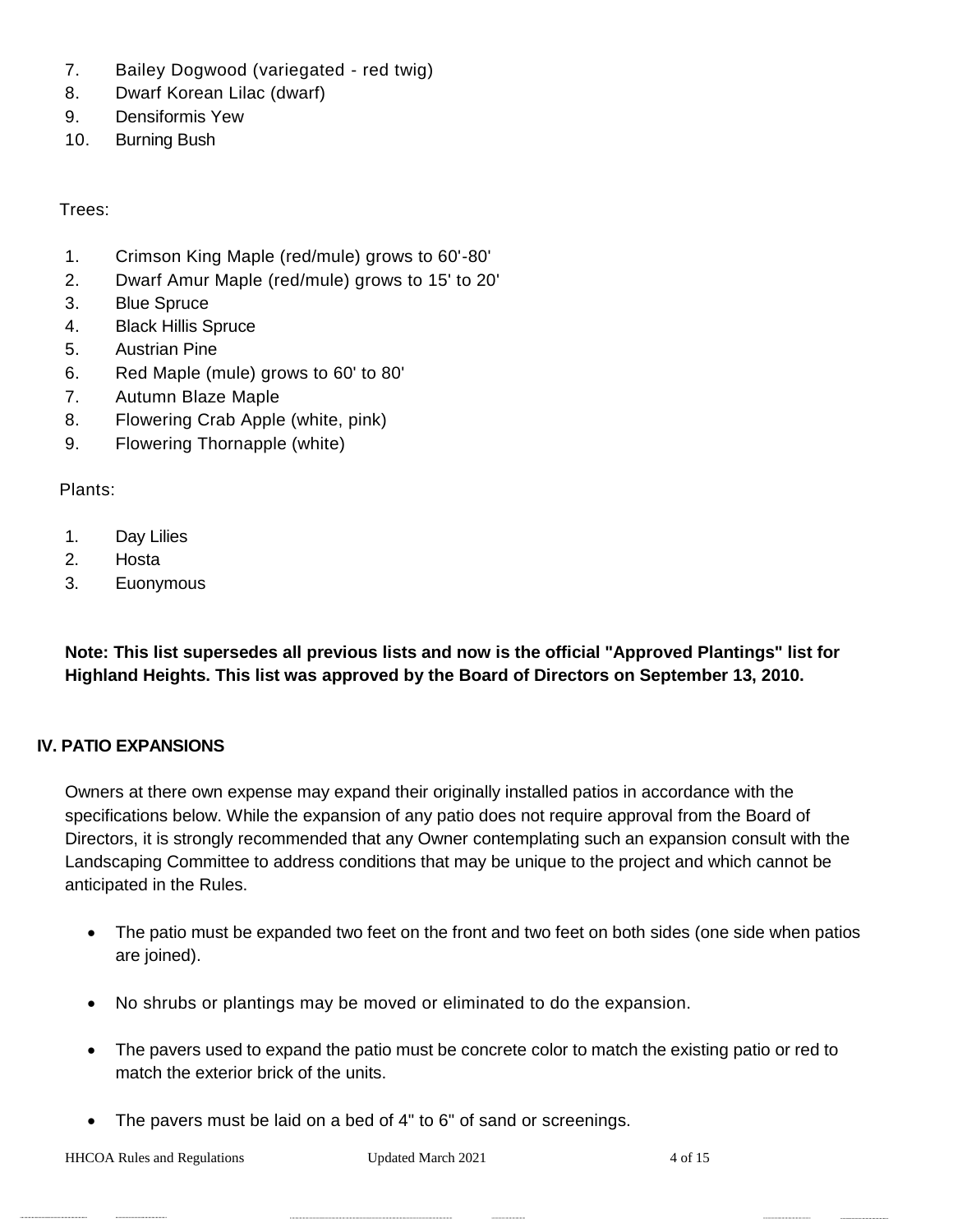- For best results a 3" thick paver is best as they are more stable and would have a minimum of movement.
- The finished expansion must be at the same level as the existing patio.
- Any maintenance or repair needed for the expansion is the responsibility of the property owner.

#### **Note: This rule regarding patios was approved by the Board on June 21, 2010.**

#### **V. REPLACEMENT DOORS**

- 1. Owners at their expense may replace their front storm doors provided the replacement door meets the specifications below.
- 2. The door must be white.
- 3. The door must be full view with a retractable screen.
- 4. The door must be manufactured by Pella, Anderson or Larson.
- 5. If the door has a kick plate, the color of the kick plate must be brushed nickel.
- 6. All door hardware, including the kick plate if so equipped must be brushed nickel.

## **Note: The above rule regarding replacement storm doors was passed at a meeting of the Board of Directors on November 11, 2013.**

#### **VI. Rental Rules**

**Purpose.** The purpose of these rules is to establish the procedure for Owner's to comply with Wisconsin Statute 703.315 regarding the leasing or rental of condominium units, and to help assure the residential character of the Highland Heights Condominium remains more consistent with private owner occupied residencies as opposed to the character commonly associated with traditional multi-family residential rental developments.

**Requirements.** A unit owner may rent or lease his/her unit without prior consent of the Board of Directors; however, when renting or leasing a unit, an owner must comply with all of the following:

HHCOA Rules and Regulations The Updated March 2021 5 of 15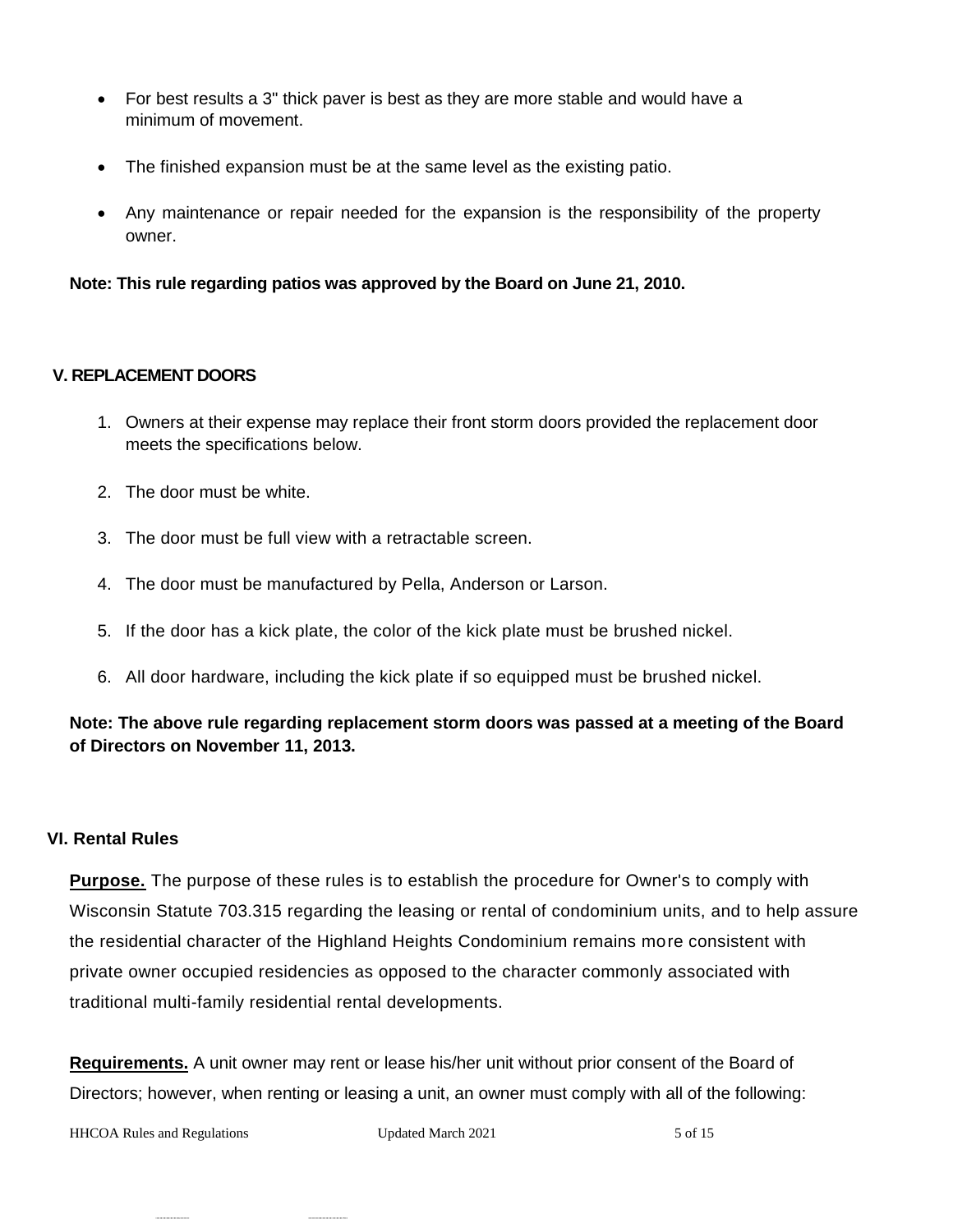- **1. Written Agreements Required.** All agreements or leases to rent or lease a unit must be in writing for a term not less than 12 consecutive months, and before tenant signs any agreement or lease or occupies any unit, the owner of said unit shall provide the tenant with copies of the Condominium Declaration, Association Bylaws, and Rules, of Highland Heights Condominium.
- **2. Required Verbiage.** All agreements or leases to rent or lease a unit must contain the following verbiage, and any agreement or lease failing to contain the verbiage set forth below, and any tenancy for any tenant who has not received copies of the Condominium Declaration, Association Bylaws, and Rules prior to occupancy, is unauthorized, null, and void.

*"Tenant(s)* hereby *agrees to abide by and be bound by the Declaration, Bylaws and Rules* of *the Highlands Heights Condominium Owners* Association and hereby acknowledge receipt of *printed* copies of *these documents* for *review prior* to *signing this* lease or *rental* agreement, and prior to occupying *the unit being rented.*

*Note: Owners may view and* print copies of these documents on *Highland Heights Website* or for a fee of *\$10,* obtain *printed* copies from the *management company retained by Highland Heights."*

- **3. Tenant Information Form.** All tenants shall execute the Tenant's Information Form that appears below and the Association's Emergency Contact form.
- **4. Copies Required for Management Company.** Within five days of occupancy of the rented unit by the tenant, the unit owner shall provide the Association's management company with copies of the following:
	- a. A copy of the original lease or rental agreement or lease and all agreements or leases to extend or renew a lease or rental agreement.
	- b. A copy of the Tenant's Information Form.
	- c. A copy of the Association's Emergency Contact Form.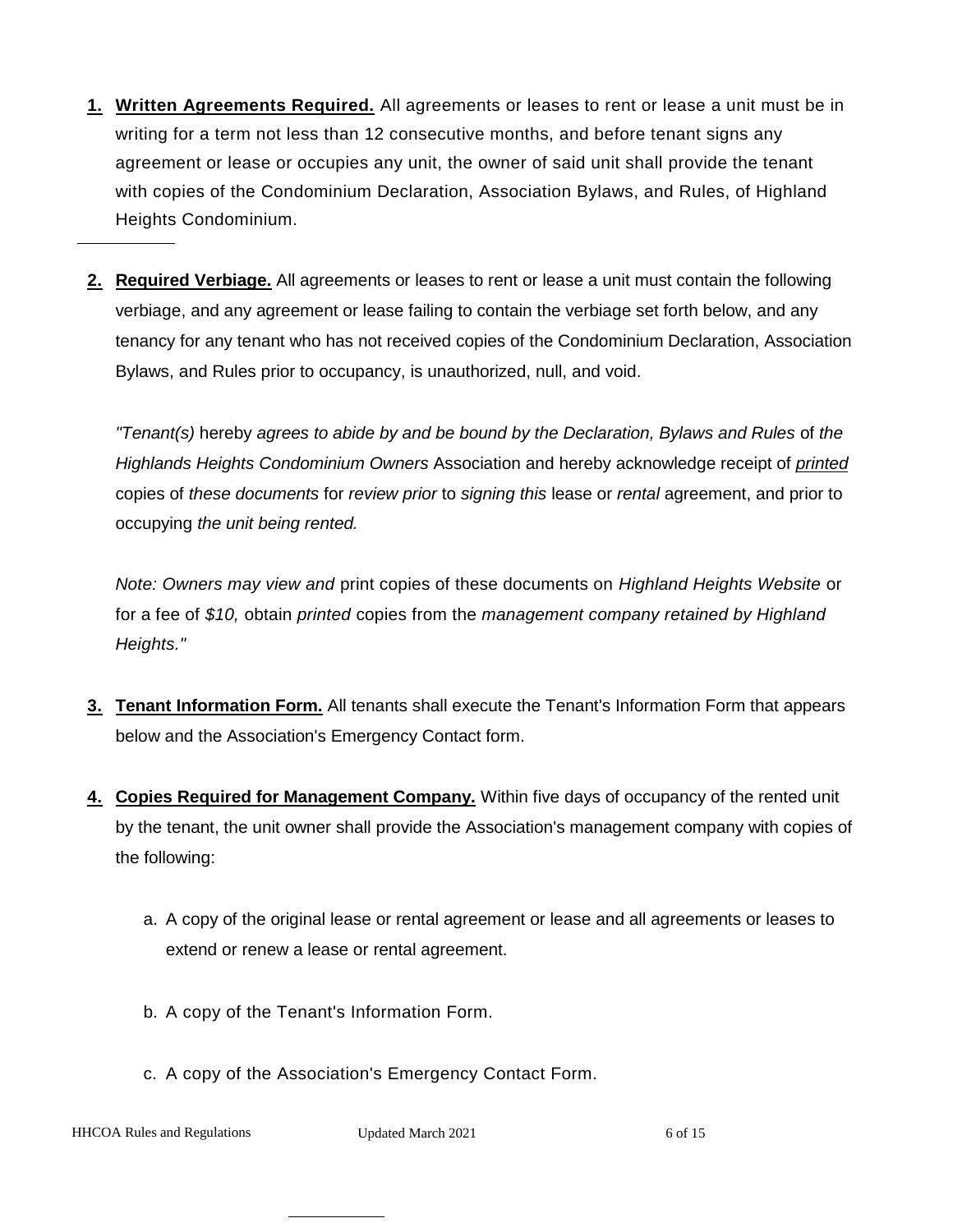- 5. **Failure to Provide Copies.** Failure by an owner to provide copies of the documents required in #4 above within the specified five days shall result in an automatic minimum liquidated damages of \$250 and a lien being placed on the rented unit in the amount of the liquidated damages until payment, and the tenancy shall be unauthorized, null, and void . This minimum liquidated damages may be increased by any actual damages, costs, and fees incurred for enforcement under paragraph 8 below.
- 6. **COPY Requests by Management.** Owners of units that have been leased or rented prior to the adoption of this rule and who have not previously provided this information shall have thirty days to provide such information from receipt of a request from the management company of Highland Heights Condominium for the documents required under #4 above.
- 7. **Three Year Rental Restrictions.** The following rental restrictions apply to units in the Condominium:
	- a. Any unit sold, or otherwise transferred, after July 1, 2016 is prohibited from being leased or rented to one or more tenants for a period of three years following the date of closing of the purchase or effective date of transfer.
	- b. The restrictions in a. above do not apply to the following tenancies:
		- i. Unit owners may lease their unit to Family Members. The term "Family Members" for these Rental Rules includes parents, brothers, sisters, nieces, nephews, and children of the unit owners, and the spouses of the foregoing persons.
		- ii. Unit owners and Family Members of unit owners, who are beneficiaries of a trust created by the unit owner(s) may lease the unit as tenants of the trust if title to the unit is held in the name of the trust.
		- iii. Units owned by a limited liability company or corporation may lease the unit to tenants who are Family Members of the owners of the limited liability company or owners of the corporation.
- 8. **Enforcement of Rental Rules.** In addition to other enforcement provisions under section II. "Enforcement and Penalties", these Rental Rules may be enforced against both the owner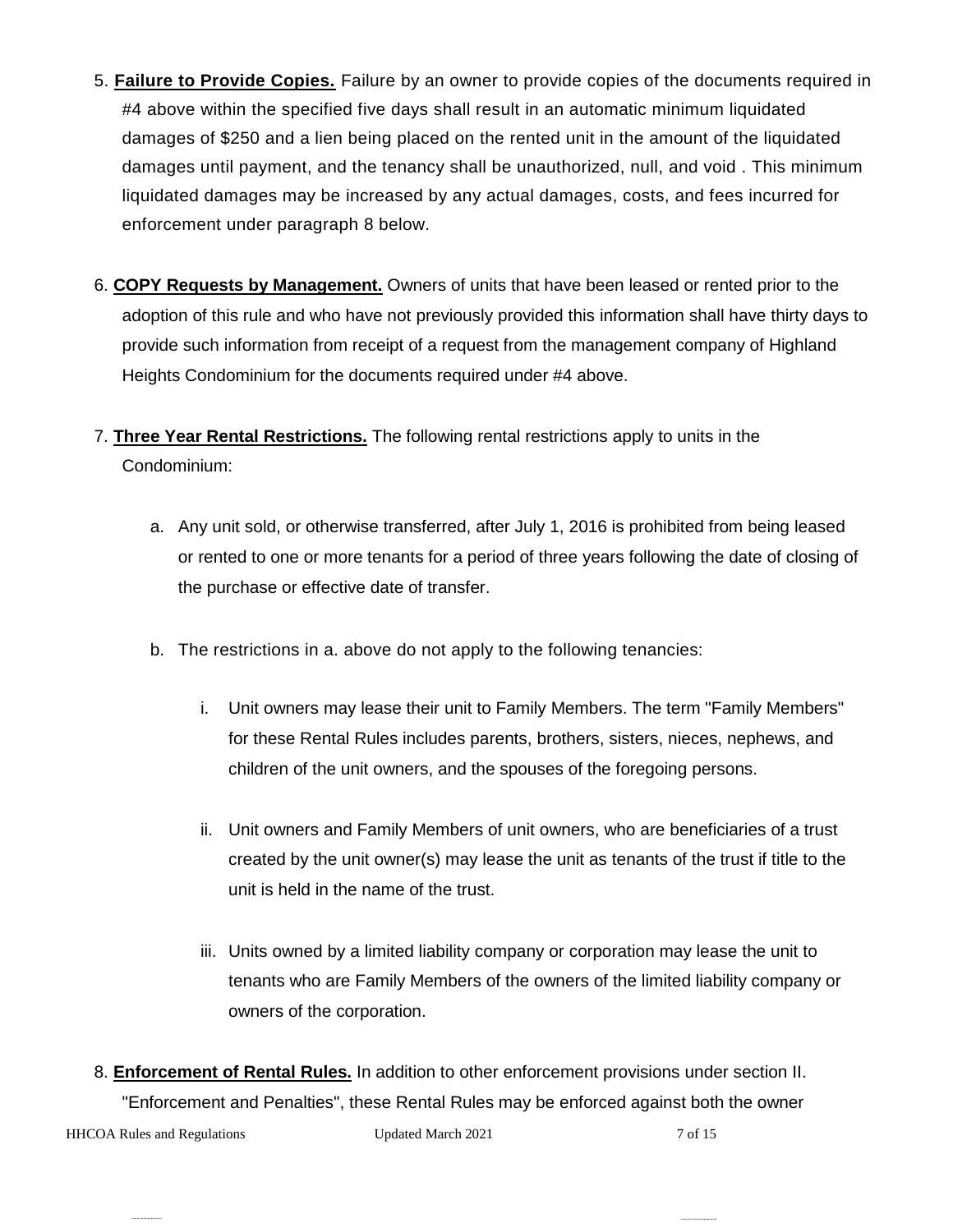and all unauthorized tenants by or on behalf of Highland Heights Condominium Owners Association or the management company retained by the Association or the manager designed by the Association. Enforcement may include legal action for monetary damages against the owner and/or injunctive relief against the owner and/or tenant in violation of the Declaration, Bylaws, or Rules. Any unit owner(s) violating these Rules, or allowing continuing violations by tenants occupying units of such owner(s), shall additionally be liable to the Association for all out of pocket costs and reasonable attorney's fees incurred for enforcement of these Rental Rules.

**Note: The Rental Rules were adopted by the Board at its meeting on April 25, 2016 to become effective July 1, 2016.**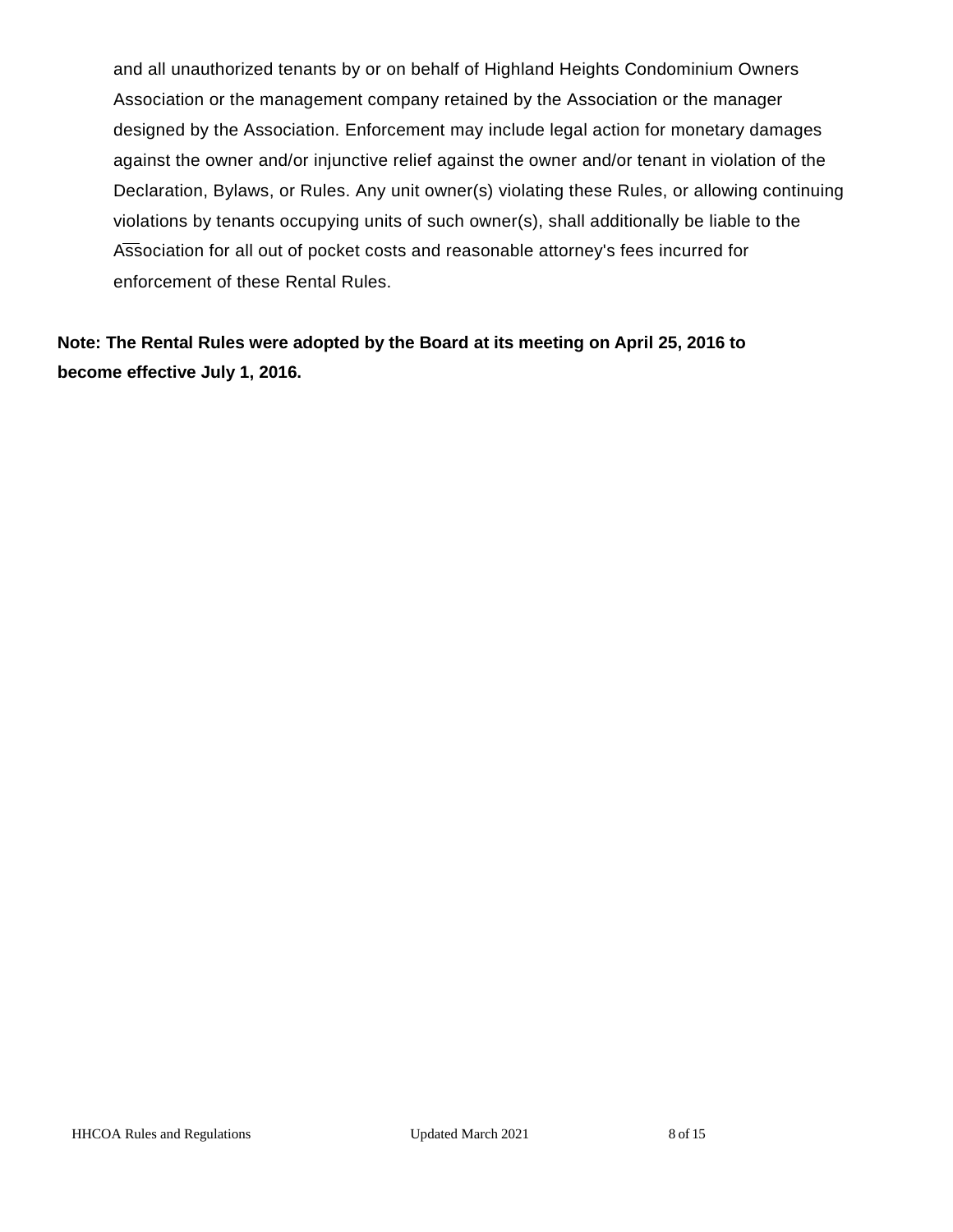# Tenant's Information Form

| Unit Address:             |                                                                                                                                                                                               |  |
|---------------------------|-----------------------------------------------------------------------------------------------------------------------------------------------------------------------------------------------|--|
| Tenant(s) Name:           | the control of the control of the control of the control of the control of the control of the control of the control of                                                                       |  |
| Other Occupants of Unit:  |                                                                                                                                                                                               |  |
|                           |                                                                                                                                                                                               |  |
|                           |                                                                                                                                                                                               |  |
| No                        | 1. Has the owner of this unit provided you with printed copies of the Declaration, By-laws and<br>Rules of the Highland Heights Condominium Owners Association? __________________________Yes |  |
|                           | 2. Do you agree to abide by the Declaration, By-laws and Rules of the Highland Heights<br>Condominium Owners Association? The State Mo                                                        |  |
|                           | I understand that copy of this form, the Emergency Contact Form and the lease must be provided to the<br>Association's management company within five days of my/our occupancy of the unit.   |  |
| Tenant                    | Tenant                                                                                                                                                                                        |  |
| Date: ___________________ |                                                                                                                                                                                               |  |
|                           |                                                                                                                                                                                               |  |

# **VII - Garbage and Recyclables**

All garbage at Highland Heights shall be handled in the following manner.

- 1. Garbage and recyclables shall not be placed on the curb for pickup before 5 pm of the day prior to the day of the scheduled pickup.
- 2. All garbage shall be placed in a plastic garbage bag that is tied and then set inside the garbage container.
- 3. All recyclables shall be placed "loose" (not bagged) in the blue recyclable container provided by the city of Appleton.

This rule was adopted by the Board at its May 9, 2012 Meeting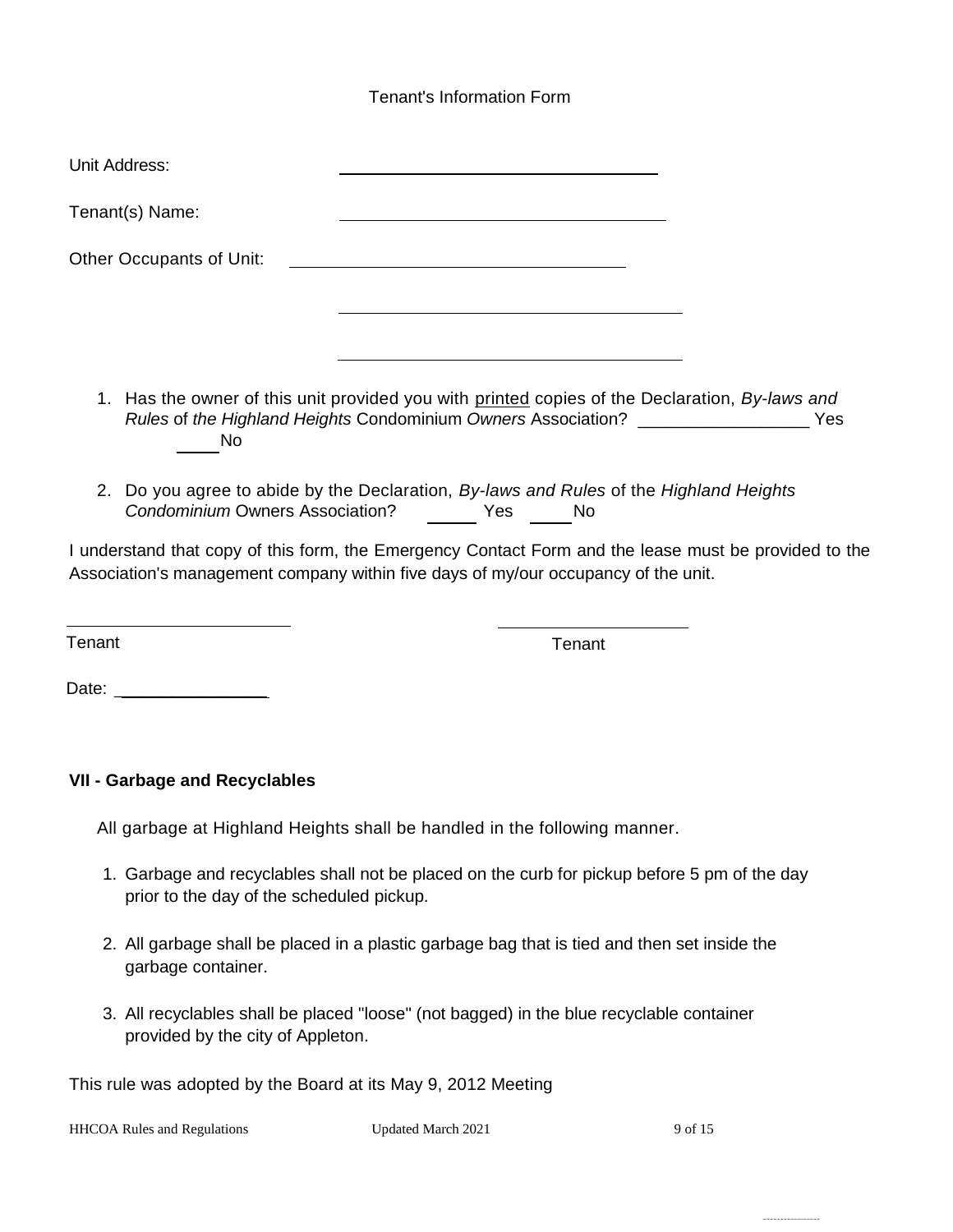## **VIII. Installation of Removable Patio Step and Railing**

The purpose of this rule is to allow owners to install a removable step and railing leading from their sunroom onto their patio to accommodate handicapped needs while at the same time preserving the uniform appearance of units.

Owners may install a removable step leading from their sunrooms onto their patio provided the step meets the following criteria:

- 1. The step shall be a "box" that is constructed so that it fits over the top of the existing cement step. The unit must be free-standing and not attached to building or patio slab.
- 2. The step may be of any width but no wider than the width of the of the patio door(s) opening.
- 3. The dimensions of the treads and risers are at the discretion of the owner. Owners are cautioned, however, that most people are accustomed to risers of 7 inches and treads of about 10 inches in depth.
- 4. The steps must be constructed of composite material and be light gray in color.
- 5. If a railing is also to be installed, it must be attached to the steps and not the patio or building.
- 6. It is suggested that owners consult with the management company prior to the installation of steps or railing to insure that the plan is in conformity with all Association standards.

#### *This rule was adopted by the Board on September 14, 2016*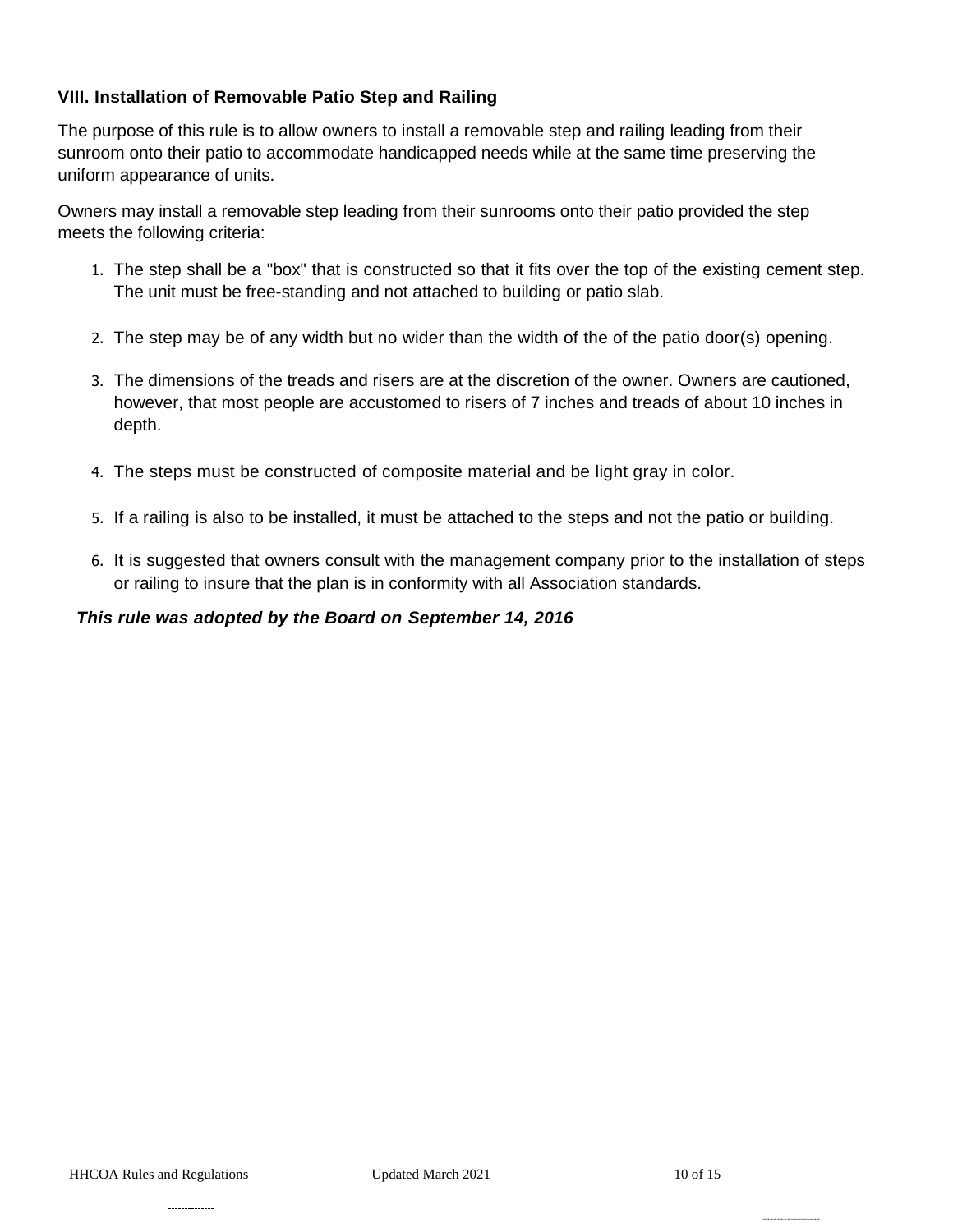Highland Heights Policy Regarding Modifications or Alterations to the Exterior of Units to Accommodate Handicapped Residents.

The Association's by-laws prohibit an owner from making changes to the exterior of any unit without the prior approval of the Board of Directors. The Association recognizes that from time-to-time units may be occupied by a resident requiring exterior modifications or alterations to accommodate accessibility issues arising from a physical handicap or disability. The purpose of this document is to establish the procedures by which residents (or prospective residents) and the Board shall work together to address such accessibility issues.

To carry out the Association's desire to make reasonable accommodation to residents with disabilities, the following policy is established.

- 1. Modifications to the interior of any unit to accommodate a disability do not require prior Board approval so long as such modification or alteration does not impair the structural integrity of the building.
- 2. An owner or prospective owner desiring a modification or alternation to the exterior of the owner's unit shall make a written request to the Association addressed to the Association's Management Company for approval to make such alteration or modification. The written request shall include the following:
	- a. A description of the handicap requiring the alteration or modification.
	- b. If the handicap is not readily apparent, a letter from a medical professional setting forth the nature of the handicap and the accommodation required to make the exterior of the unit accessible to the resident.
	- c. An architectural drawing prepared by a licensed architect, engineer or ADA accredited contractor showing the modification or alteration. The drawing shall also include a statement certifying that the modification or alternation meets all applicable building codes. To the extent possible the modification or alteration shall be designed in such a way that it is compatible with the architectural and aesthetic character of the development.
	- d. The written specifications for the modification or alternation describing the nature of the work to be performed, the materials to be used including the color and type of the materials (wood, metal, plastic, etc.).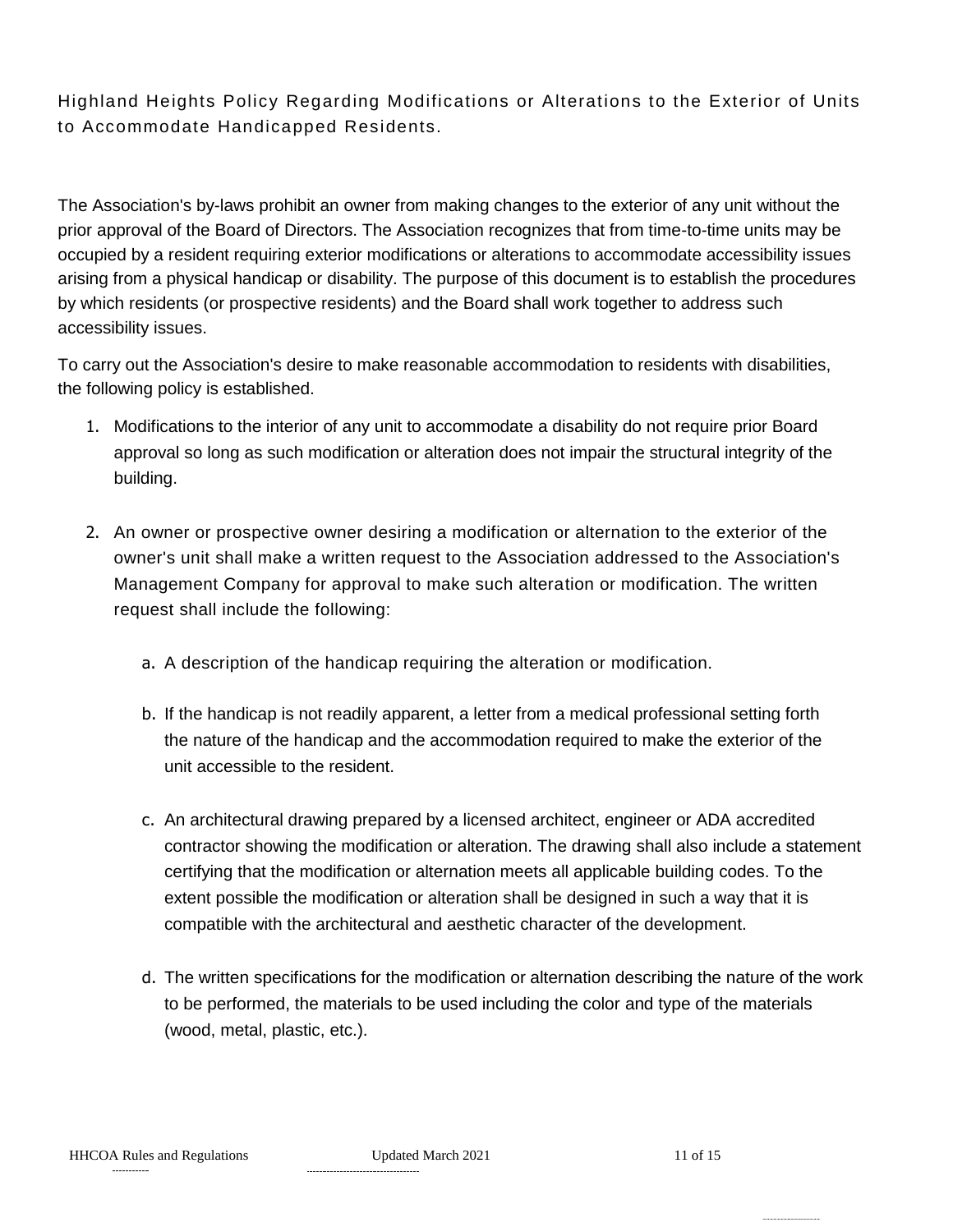- e. The name of the contractor that will perform the work.
- f. The Management Company may request a meeting with the applicant to better understand the details of the request.
- 3. After the Management Company has gathered all the necessary information it shall forward the request to the Board for action.
- 4. The Board shall provide the applicant with the time and date of the meeting at which the request will be discussed and shall provide the applicant the opportunity to make a presentation to the Board on the matter.
- 5. The Board may approve the request, disapprove it or propose changes to the design.
- 6. All approvals by the Board for such modifications or alterations shall be subject to the following:
	- a. All costs associated with the modification or alteration shall be borne by the unit owner.
	- b. The work shall be carried out by a licensed contractor and work shall proceed only after a building permit has been obtained. Under no circumstances shall a "do-it-yourself" installation be approved.
	- c. The unit owner shall be responsible for the maintenance of the modification or alteration and shall hold the Association from all claims arising from its use.
	- d. The modification or alteration shall immediately be removed and the area restored to its original condition by the owner at the owner's expense when (1) the unit is no longer occupied by a handicapped person or (2) prior to the sale of the unit to a non-handicapped person(s).

# *This policy was adopted by the Board of Director of the Highland Heights Owners Association on August 19, 2015.*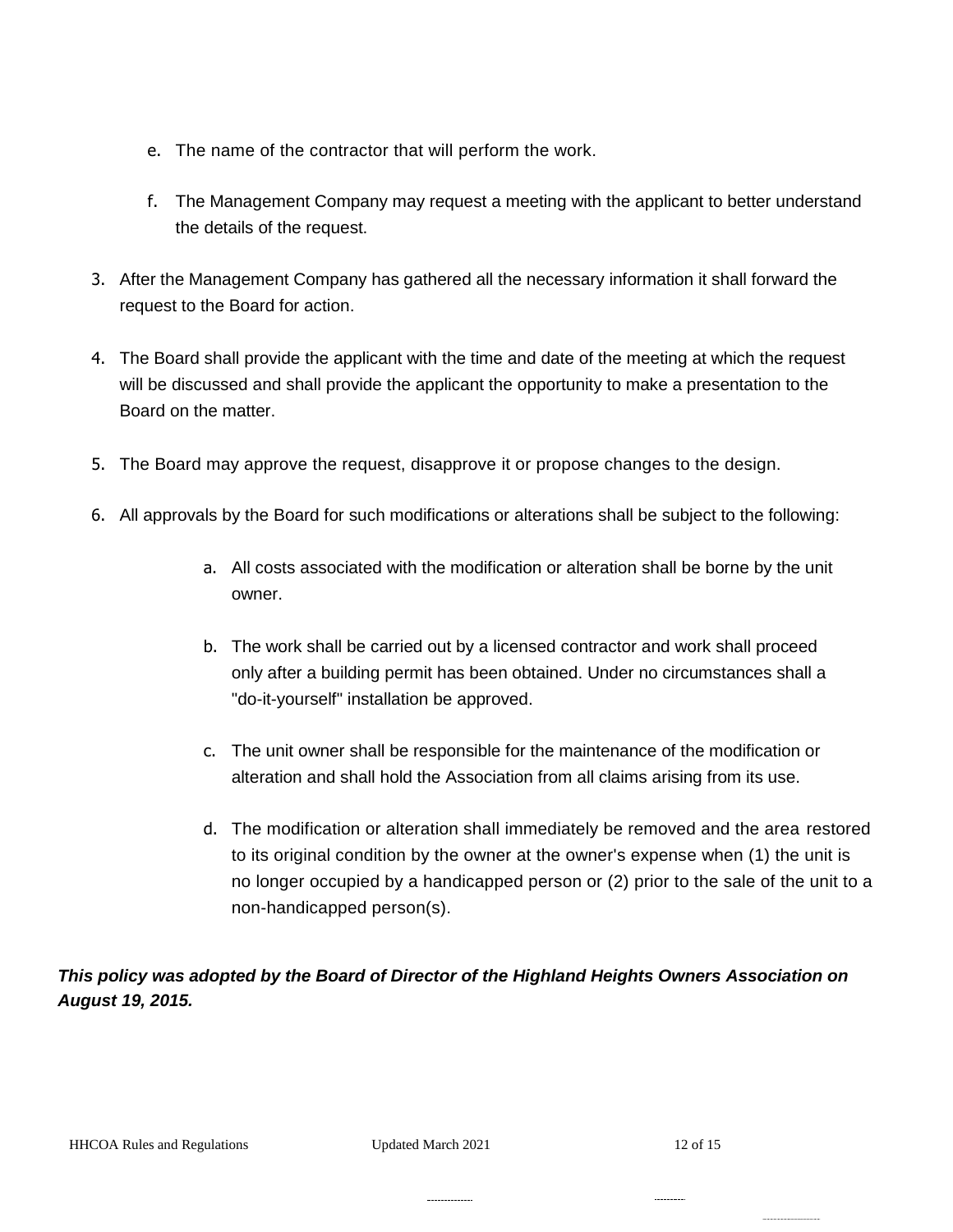

**CONDOMINIUMS** 

APPLETON, WISCONSIN

## **APPLICATION FOR CONDOMINIUM MODIFICATIONS**

| NAME:       | PHONE: |
|-------------|--------|
| ADDRESS:    |        |
| COMMUNITIY: |        |

o Your exterior improvement application must be submitted and APPROVED before you begin your project.

\_\_\_\_\_\_\_\_\_\_\_\_\_\_\_\_\_\_\_\_\_\_\_\_\_\_\_\_\_\_\_\_\_\_\_\_\_\_\_\_\_\_\_\_\_\_\_\_\_\_\_\_\_\_\_\_\_\_\_\_\_\_\_\_\_\_\_\_\_\_\_\_\_\_\_\_\_\_\_\_\_\_\_\_\_\_\_\_\_\_\_\_\_\_\_\_

\_\_\_\_\_\_\_\_\_\_\_\_\_\_\_\_\_\_\_\_\_\_\_\_\_\_\_\_\_\_\_\_\_\_\_\_\_\_\_\_\_\_\_\_\_\_\_\_\_\_\_\_\_\_\_\_\_\_\_\_\_\_\_\_\_\_\_\_\_\_\_\_\_\_\_\_\_\_\_\_\_\_\_\_\_\_\_\_\_\_\_\_\_\_\_\_

- o We cannot approve any application submitted without adequate information.
- o Please complete the following information and submit this with plans, drawings and/or literature to: Pfefferle Management

ATTN: Gretchen Davis 200 E. Washington St. Suite 2B Appleton, WI 54911 Email: [grdavis@pfefferle.biz](mailto:grdavis@pfefferle.biz)

#### **TYPE OF IMPROVEMENTS REQUESTED:**

\_\_\_\_Handicap Modifications

\_\_\_\_Patio Modifications

\_\_\_\_Door Modifications

Description/Specifications:\_\_\_\_\_\_\_\_\_\_\_\_\_\_\_\_\_\_\_\_\_\_\_\_\_\_\_\_\_\_\_\_\_\_\_\_\_\_\_\_\_\_\_\_\_\_\_\_\_\_\_\_\_\_\_\_\_\_\_\_\_\_\_\_\_\_\_\_\_\_\_\_\_\_

#### ESTIMATED COMPLETION DATE FOR PROJECTS(S):

Your application for Condominium Modifications has has not been approved.

\_\_\_\_\_\_\_\_\_\_\_\_\_\_\_\_\_\_\_\_\_\_\_\_\_\_\_\_\_\_\_\_\_\_\_\_\_\_\_\_\_\_\_\_\_\_\_\_\_\_\_\_\_\_\_\_\_\_\_\_\_\_\_\_\_\_\_\_\_

\_\_\_\_\_\_\_\_\_\_\_\_\_\_\_\_\_\_\_\_\_\_\_\_\_\_\_\_\_\_\_\_\_\_\_\_\_\_\_\_\_\_\_\_\_\_\_\_\_\_\_\_\_\_\_\_\_\_\_\_\_\_\_

\_\_\_\_\_\_\_\_\_\_\_\_\_\_\_\_\_\_\_\_\_\_\_\_\_\_\_\_\_\_\_\_\_\_\_\_\_\_\_\_\_\_\_\_\_\_\_\_\_ Signature of Agent or Association Director Date: \_\_\_\_\_\_\_\_\_\_\_\_\_\_\_\_\_\_\_

Notes:

Applications that deviate from pre-approved plans will have to be reviewed by the Board of Directors for the Condominium Association, which could take up to 30 days to complete. **DATE REQUEST RECEIVED: \_** 

#### **DATE REQUEST APPROVED/DISAPPROVED**: \_\_\_\_\_\_\_\_\_\_\_\_\_\_\_\_\_\_\_\_\_\_\_\_\_\_\_\_\_\_\_\_\_\_\_\_\_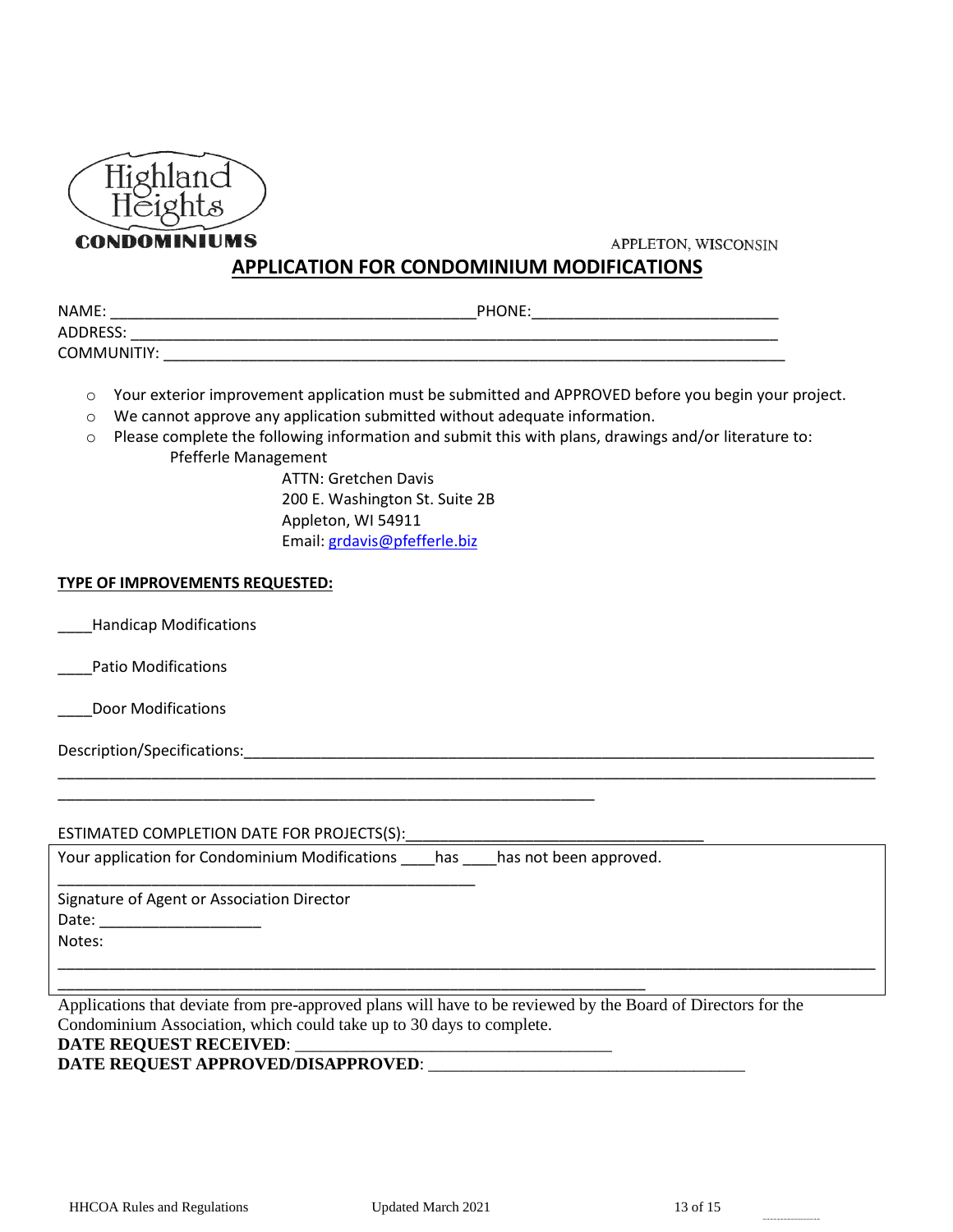## **IX. Installation of Radon Mitigation Vent Piping on Exterior Unit**

Owners are permitted to install Radon mitigation vent piping and an associated fan on the exterior of their unit provided the installation complies with the following:

- 1. The design of the radon mitigation system shall comply with the EPA design standards in effect at the time of the installation.
- 2. All work shall be conducted by a qualified radon remediation contractor.
- 3. All exterior piping shall be installed on rear side of the unit.
- 4. The piping shall be white PVC.
- 5. The piping shall connect to the interior of the unit through the rim joist and the penetration shall be properly sealed after installation.
- 6. The piping shall be installed as closely as practical to the exterior wall and run perpendicular to the wall to the underside of the roof soffit at which point it shall run horizontally with the soffit and then continue upward to a point above the roof line.
- 7. The piping shall be attached to the building with stainless steel brackets and stainless steel fasteners.
- 8. The maintenance of the vent piping system and associated fan shall be the sole responsibility of the Owner and all cost associated with the maintenance shall be borne by the Owner. "Maintenance" shall include repairing any damage from any cause to the vent piping, fan, the building, siding, soffit, eves and roof.

*This Rule was adopted by the Board of Directors on June 6, 2016.*